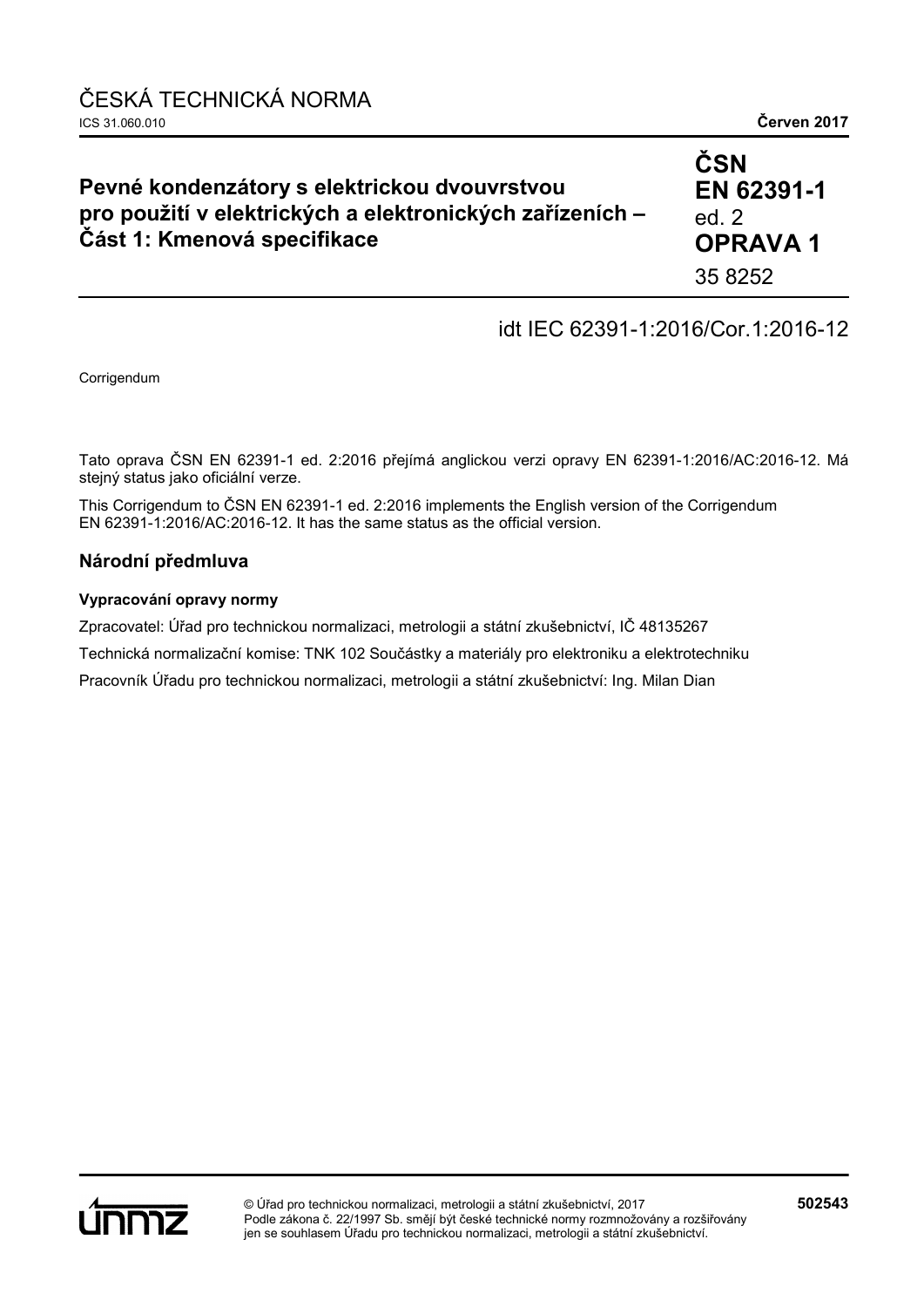ČSN EN 62391-1 ed. 2/Opr. 1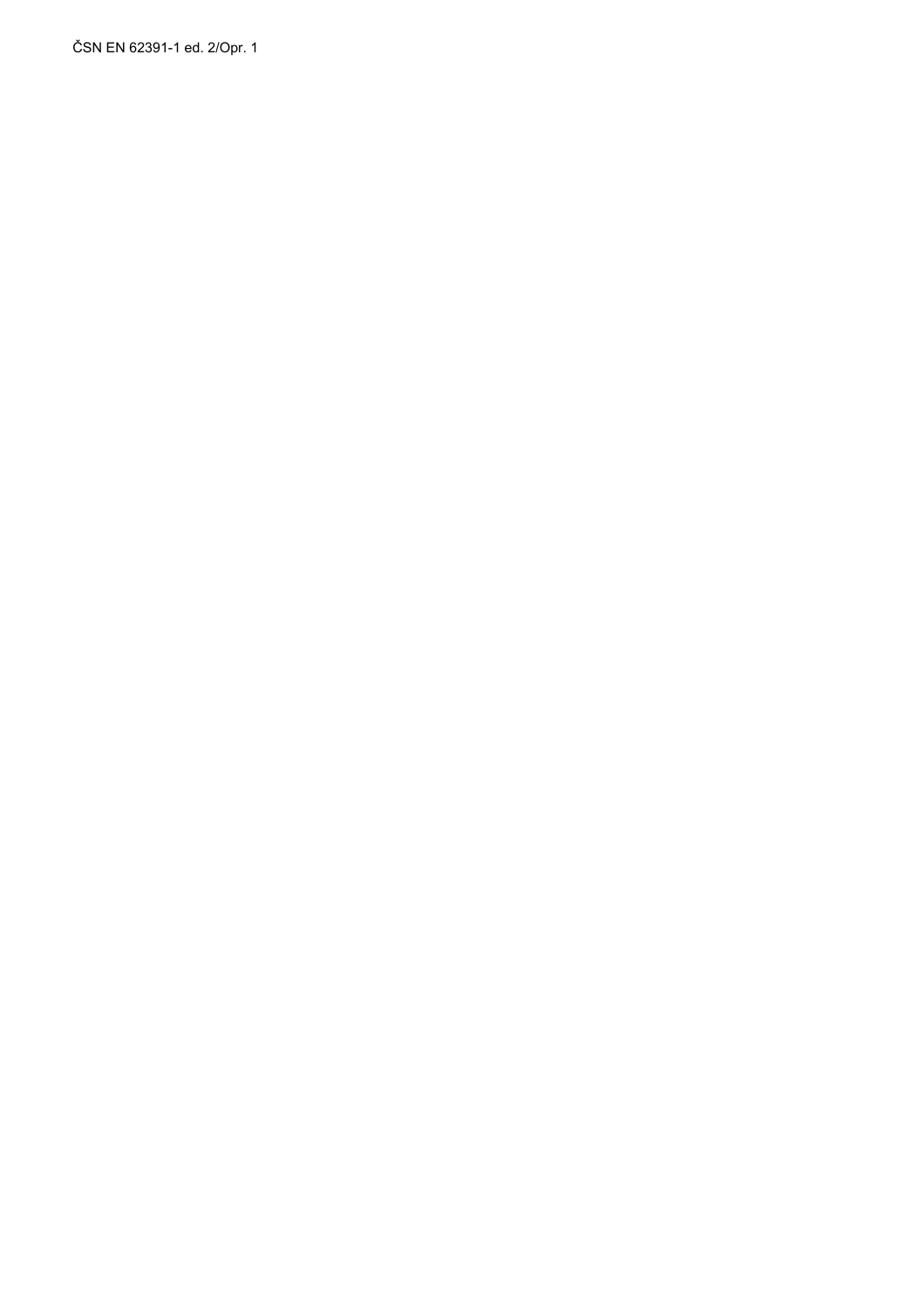# EUROPEAN STANDARD NORME EUROPÉENNE EUROPÄISCHE NORM



December 2016

ICS 31.060.10

English Version

# Fixed electric double-layer capacitors for use in electric and electronic equipment - Part 1: Generic specification (IEC 62391-1:2015/COR1:2016)

Condensateurs électriques fixes à double couche utilisés dans les équipements électriques et électroniques - Partie 1: Spécification générique (IEC 62391-1:2015/COR1:2016)

 Elektrische Doppelschichtkondensatoren zur Verwendung in elektrischen und elektronischen Geräten - Teil 1: Fachgrundspezifikation (IEC 62391-1:2015/COR1:2016)

This corrigendum becomes effective on 16 December 2016 for incorporation in the English language version of the EN.



European Committee for Electrotechnical Standardization Comité Européen de Normalisation Electrotechnique Europäisches Komitee für Elektrotechnische Normung

**CEN-CENELEC Management Centre: Avenue Marnix 17, B-1000 Brussels** 

© 2016 CENELEC All rights of exploitation in any form and by any means reserved worldwide for CENELEC Members.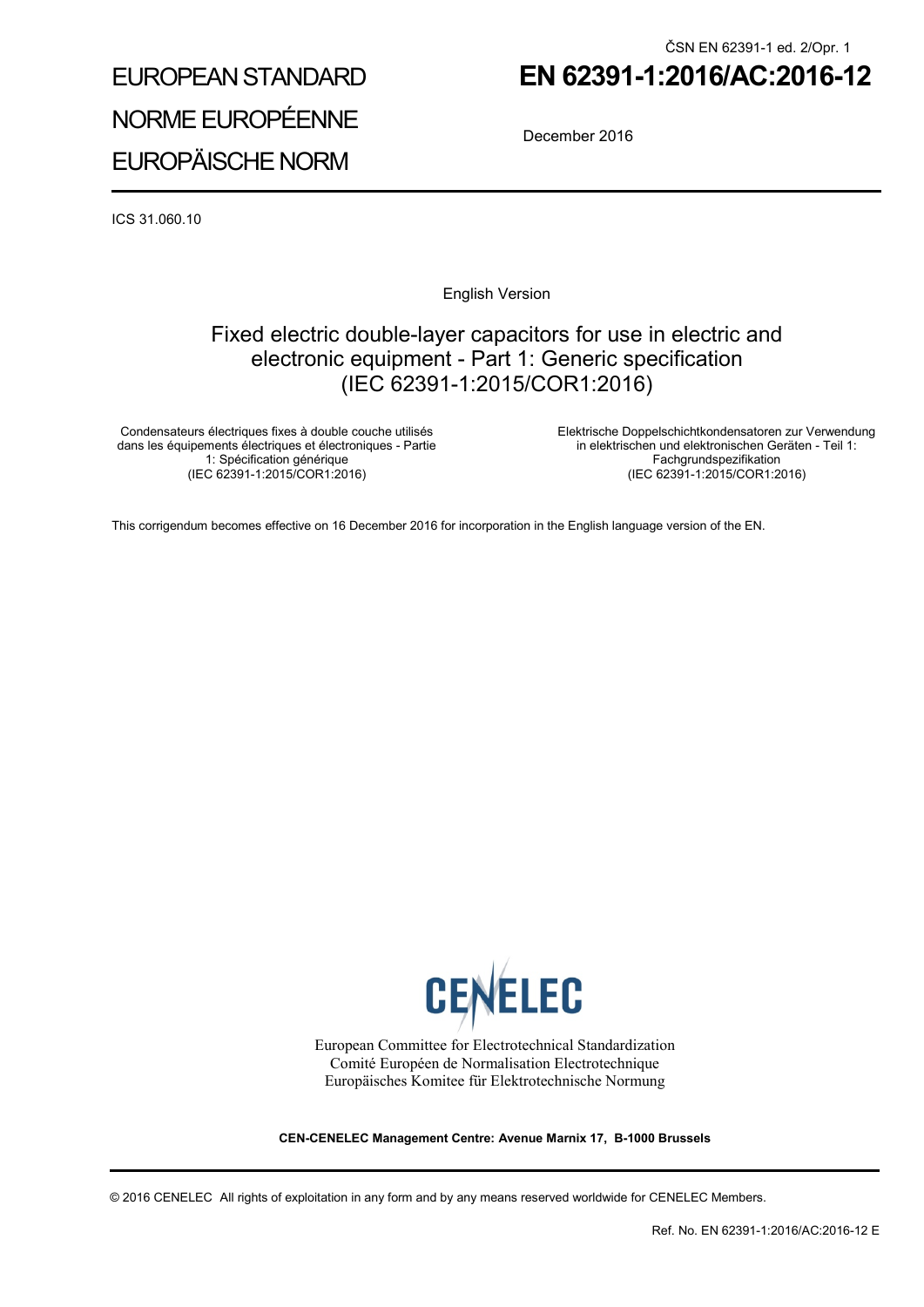EN 62391-1:2016/AC:2016-12

ČSN EN 62391-1 ed. 2/Opr. 1

## **Endorsement notice**

The text of the corrigendum IEC 62391-1:2015/COR1:2016 was approved by CENELEC as EN 62391-1:2016/AC:2016-12 without any modification.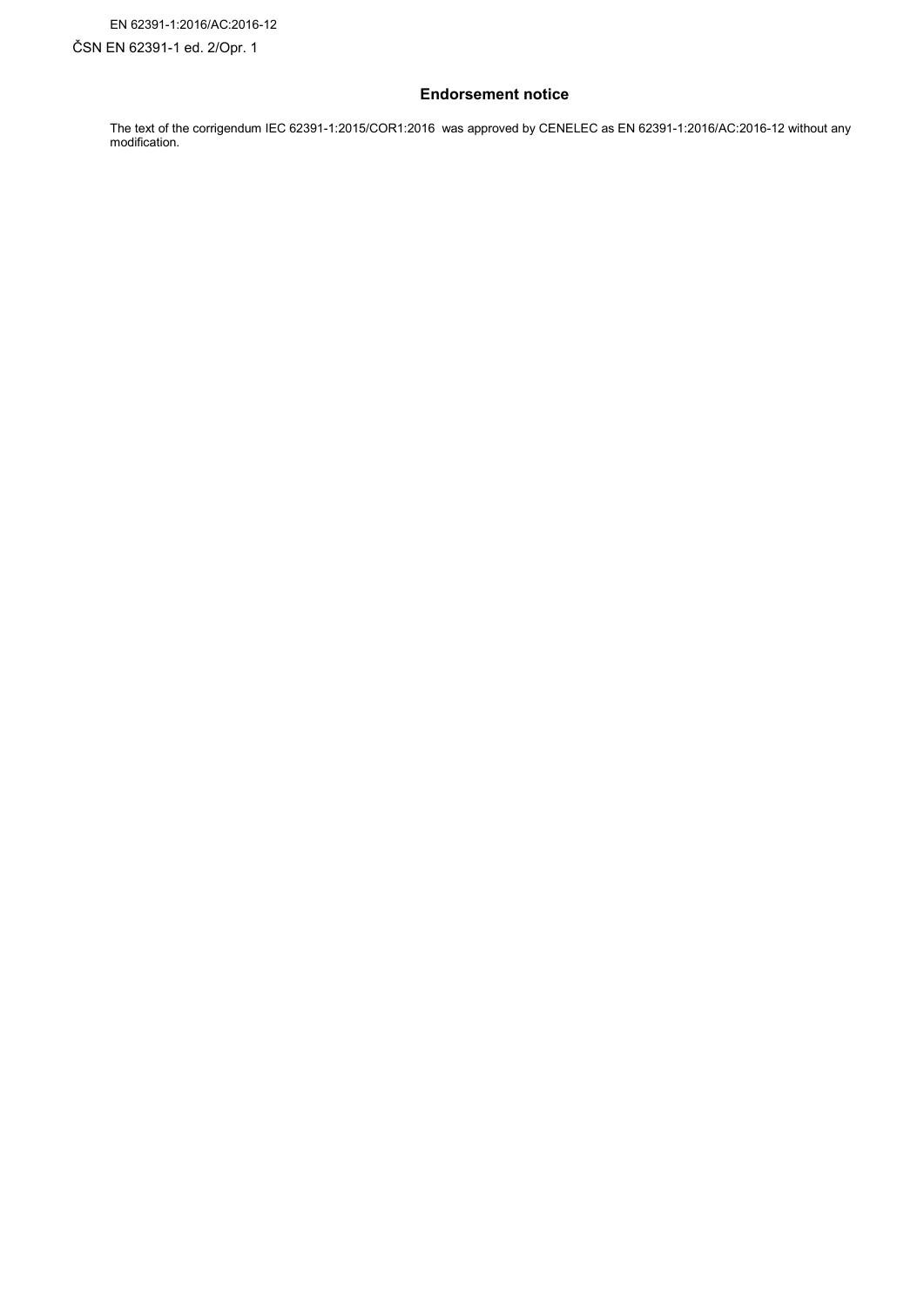IEC 62391-1:2015/COR1:2016 – 1 – © IEC 2016

# INTERNATIONAL ELECTROTECHNICAL COMMISSION

\_\_\_\_\_\_\_\_\_\_\_\_

#### **IEC 62391-1 Edition 2.0 2015-10**

**Fixed electric double-layer capacitors for use in electric and electronic equipment –** 

**Part 1: Generic specification**

# **CORRIGENDUM 1**

## **5.5.4.2**

Replace in the formula:

 $t_1$  by  $t_2$ 

 $t_2$  by  $t_1$ 

## **5.5.5.2**

Replace title:

"Least square internal resistance calculation method (measuring method 1A)"

by:

"Intersection line internal resistance calculation method (measuring method 1A)"

# **5.5.5.3**

Replace title:

"Intersection line internal resistance calculation method (measuring method 1B)"

by:

"Least square internal resistance calculation method (measuring method 1B)"